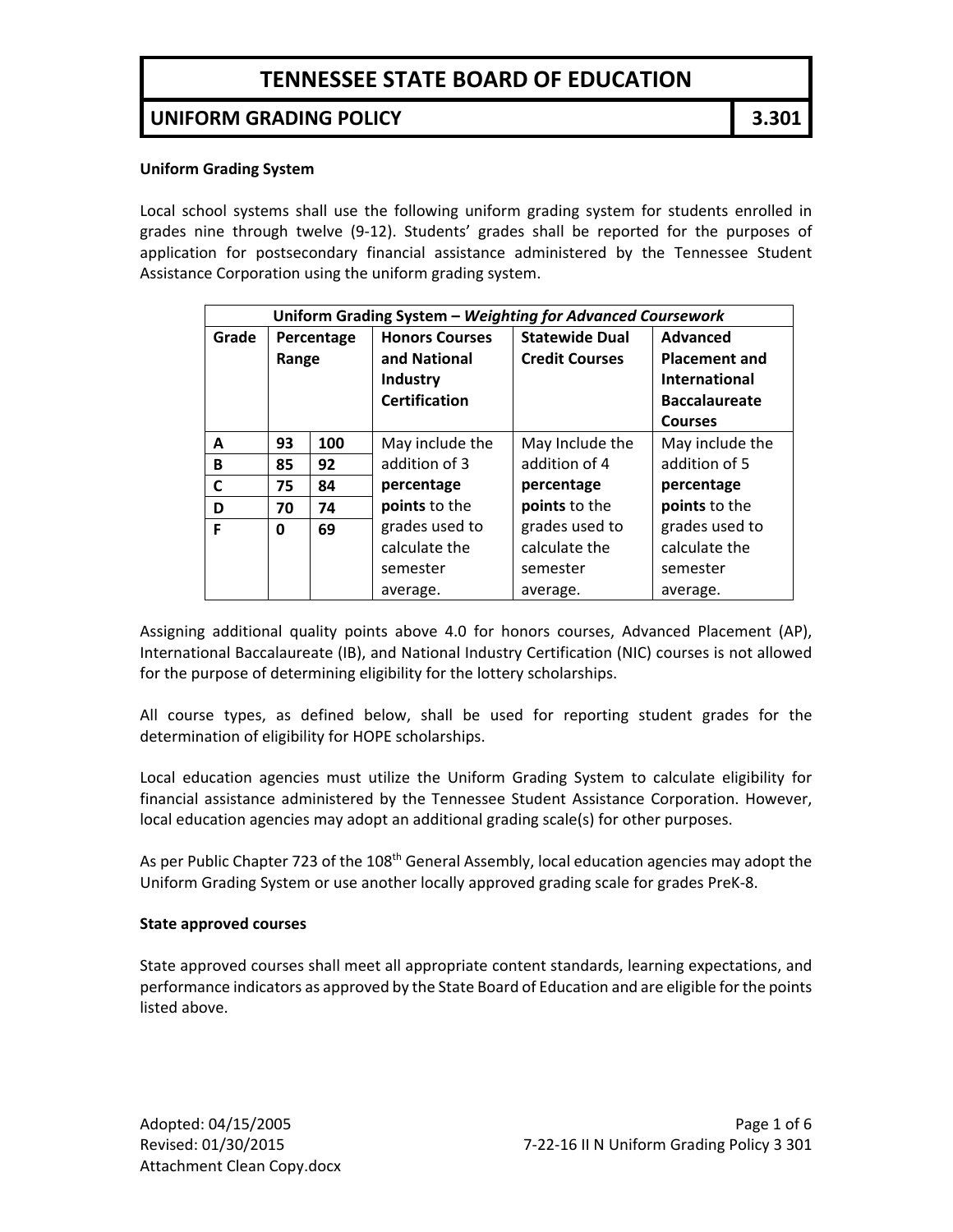### **UNIFORM GRADING POLICY 3.301**

#### **Honors Courses and National Industry Certification courses**

Local education agencies may elect to offer honors courses and NIC courses. Local educational agencies electing to offer honors courses will ensure that the approved honors courses substantially exceed the content standards, learning expectations, and performance indicators as approved by the State Board of Education. Further, each local education agency offering honors courses will ensure that additional rigor is being provided by implementing the framework of standards for honors courses listed below:

1. Framework of Standards for Honors Courses.

Honors courses will substantially exceed the content standards, learning expectations, and performance indicators approved by the State Board of Education. Teachers of honors courses will model instructional approaches that facilitate maximum interchange of ideas among students: independent study, self‐directed research and learning, and appropriate use of technology. All honors courses must include multiple assessments exemplifying coursework (such as short answer, constructed-response prompts, performance‐based tasks, open‐ended questions, essays, original or creative interpretations, authentic products, portfolios, and analytical writing). Additionally, an honors course shall include a minimum of five (5) of the following components:

- a. Extended reading assignments that connect with the specified curriculum.
- b. Research‐based writing assignments that address and extend the course curriculum.
- c. Projects that apply course curriculum to relevant or real‐world situations. These may include oral presentations, power point, or other modes of sharing findings. Connection of the project to the community is encouraged.
- d. Open‐ended investigations in which the student selects the questions and designs the research.
- e. Writing assignments that demonstrate a variety of modes, purposes, and styles.
	- (i) Examples of mode include narrative, descriptive, persuasive, expository, and expressive.
	- (ii) Examples of purpose include to inform, entertain, and persuade.
	- (iii) Examples of style include formal, informal, literary, analytical, and technical.
- f. Integration of appropriate technology into the course of study.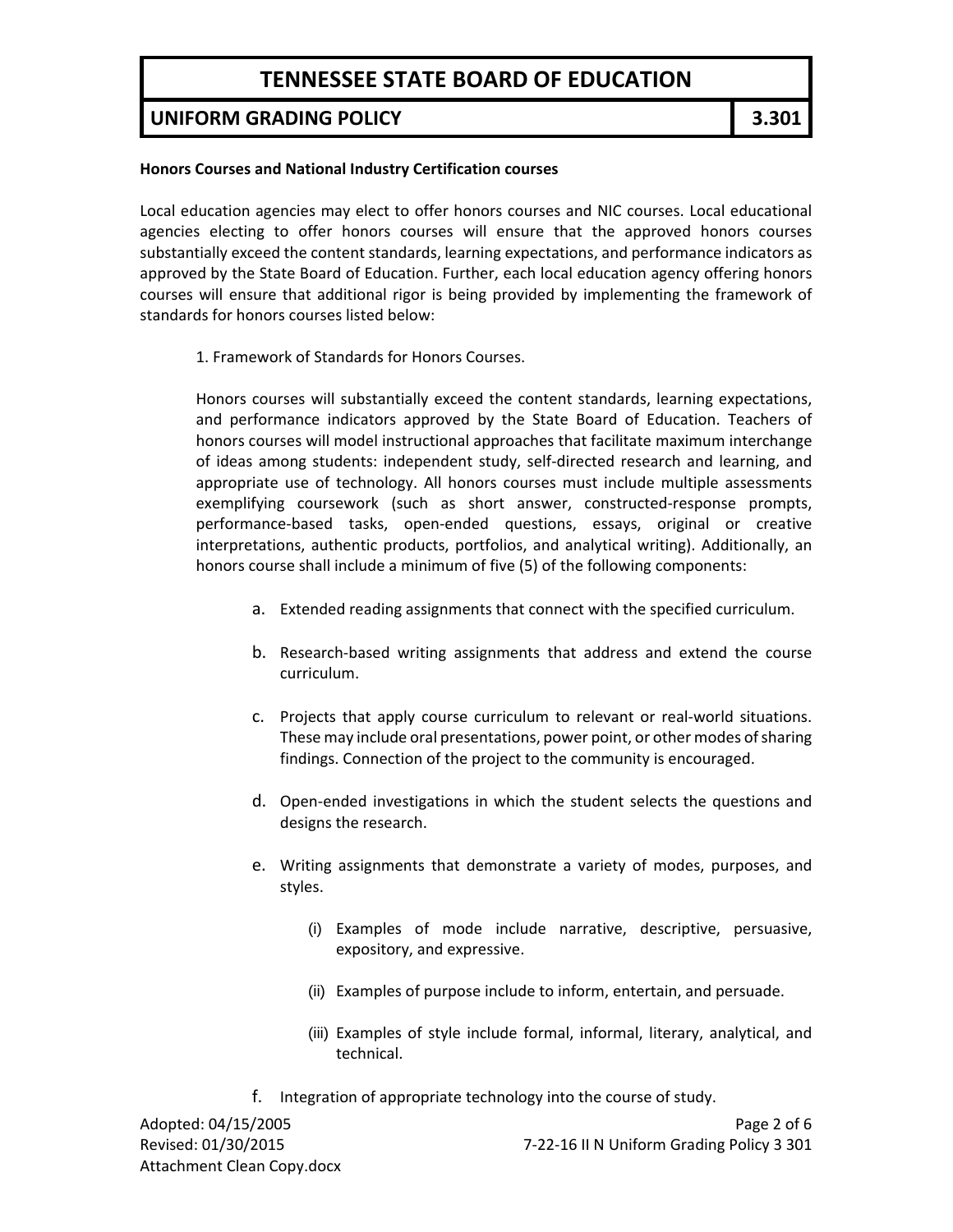### **UNIFORM GRADING POLICY 3.301**

- g. Deeper exploration of the culture, values, and history of the discipline.
- h. Extensive opportunities for problem solving experiences through imagination, critical analysis, and application.
- i. Job shadowing experiences with presentations which connect class study to the world of work.

All course types which meet the above framework will be classified as honors, eligible for additional percentage point weighting.

Career and technical courses that offer a National Industry Certification through a nationally recognized examination may be weighted by adding three (3) points to all grades used to calculate the semester average.

If honors courses and courses that offer National Industry Certification are offered, the local education agency shall annually approve the list of such courses. This list of National Industry Certification courses and of approved honors courses with a complete syllabus for each course shall be approved by the local education agency and made readily available to the public.

Each local education agency shall adopt policies for honors courses and career and technical courses that offer national industry certification that may allow for the addition of three (3) points to all grades used to calculate the semester average.

2. State Wide Dual Credit Courses.

A statewide dual credit course is an existing high school course that incorporates postsecondary learning objectives and is aligned with an approved dual credit challenge exam. Students who pass these challenge exams will earn college credit accepted by all Tennessee public postsecondary institutions. Local education agencies must ensure all statewide dual credit courses incorporate the postsecondary objectives and that all students sit for the challenge exam. Local education agencies must provide advanced learning opportunities for students. Local education agencies will also ensure that statewide dual credit teachers receive professional development and support to provide the rigorous level of instruction necessary for the course.

- 3. Advanced Placement Courses and International Baccalaureate Courses.
	- a. Local education agencies may elect to offer Advanced Placement and International Baccalaureate courses. If Advanced Placement and International Baccalaureate courses are offered, the local education agency shall annually approve a list of such courses. This list of approved courses shall be made readily available to the public. Local education agencies will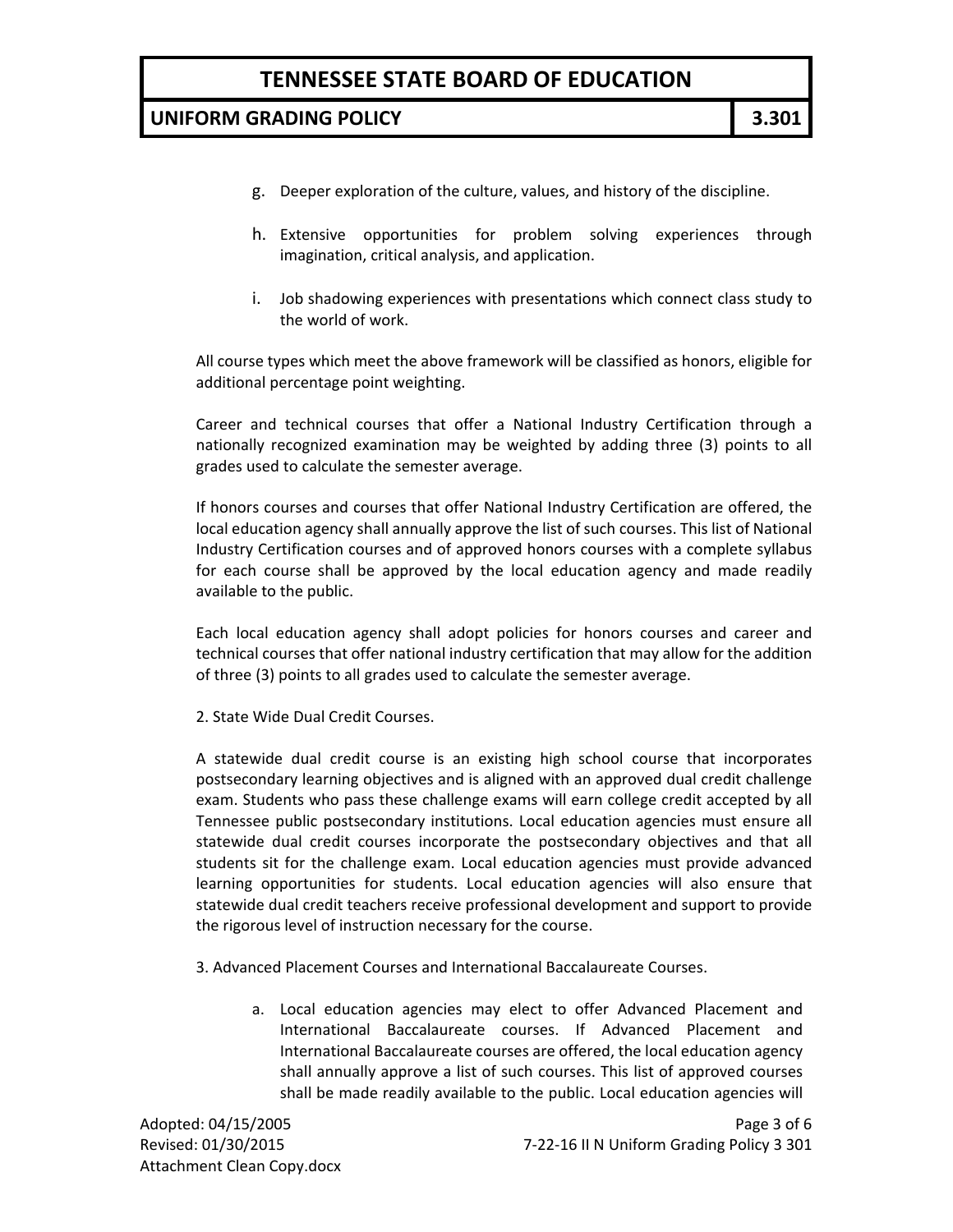### **UNIFORM GRADING POLICY 3.301**

ensure that approved courses substantially incorporate the learning objectives and course descriptions as defined by the College Board or International Baccalaureate Agency.

Each local education agency shall adopt policies for the approved Advanced Placement courses and International Baccalaureate courses that have end‐of‐ course national examinations that may allow for the addition of 5 points to all grades used to calculate semester averages. Only Advanced Placement and International Baccalaureate courses that have end-of-course national examinations qualify for the addition of 5 points.

4. Locally Approved Grading System

Local education agencies that adopt a grading system based on quality points, in addition to the Uniform Grading System, shall assign additional quality points in that grading system for the completion of honors, NIC, statewide dual credit, AP, Cambridge, IB, and dual enrollment courses as follows:

- a. One‐half (1/2) quality point shall be added to the numerical quality point value corresponding to the letter grade received for the course in an honors or NIC course;
- b. Three‐fourths (3/4) quality points shall be added to the numerical quality point value corresponding to the letter grade received for the course in a statewide dual credit course; and
- c. One (1) quality point shall be added to the numerical quality point value corresponding to the letter grade received in the course for an AP, Cambridge, IB, or dual enrollment course.

#### **Implementation and Guidance**

In order to ensure fidelity to the Uniform Grading System in the calculation of the Grade Point Average (GPA) to be used in the determination of eligibility for the HOPE Scholarship, the following guidance is given for implementation by each local education agency:

1. Rounding. When determining the grade to be awarded, numerical averages with a decimal point of .5 or higher shall be rounded up to a whole number and a decimal point of  $.4\overline{9}$  or lower shall not be rounded up. For example, a numerical average in a course of 92.50 shall be rounded up to a 93 and awarded an A for the GPA calculation. Further, a numerical average of 92.49 shall not be rounded up and awarded a 92 or B for the GPA calculation. This methodology shall apply to reporting period grades as well as semester and/or final average grades.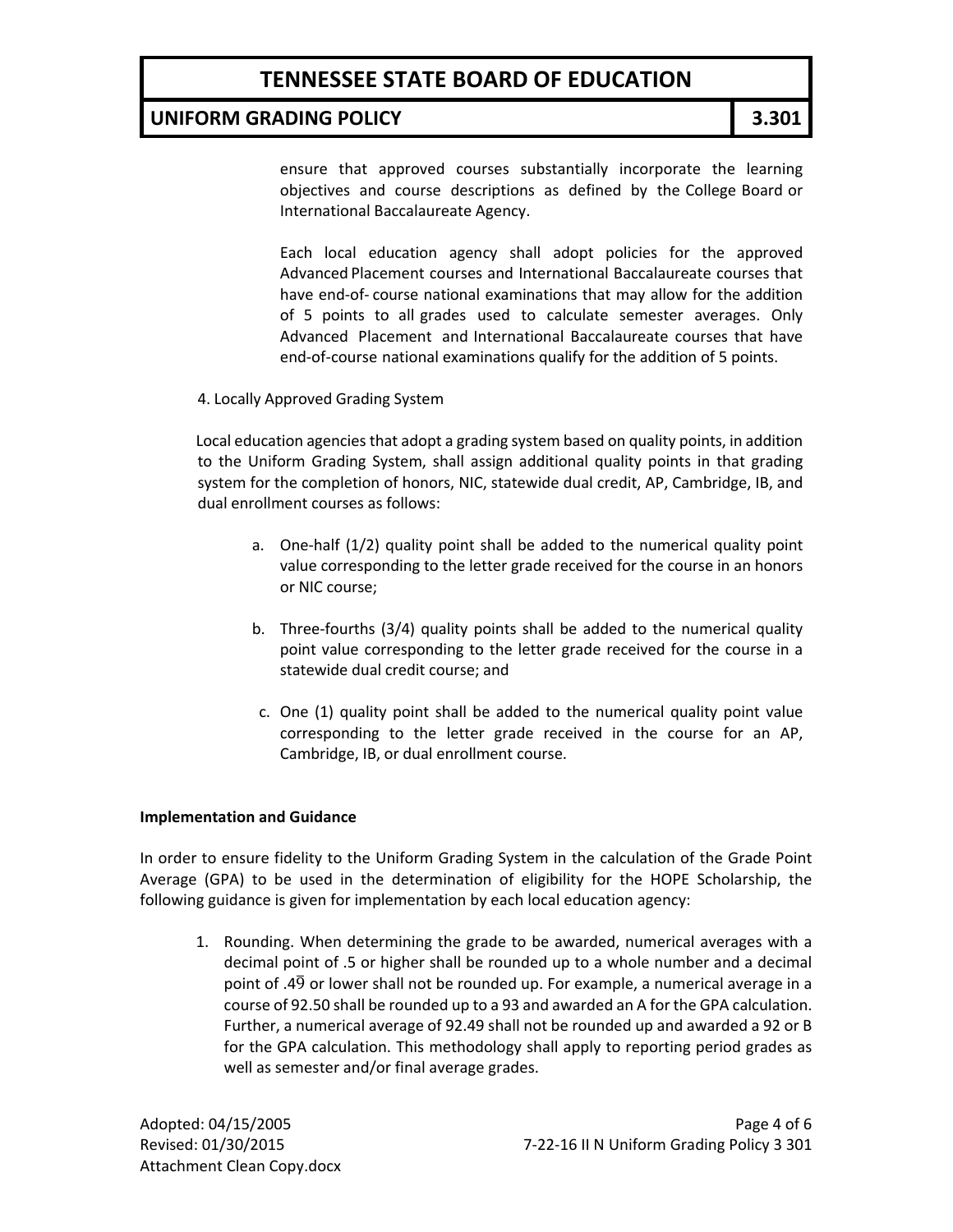## **UNIFORM GRADING POLICY 3.301**

2. Weighting for honors courses, NIC, statewide dual credit courses, AP courses, Cambridge and IB courses. The addition of percentage points to weight these courses should be made at each reporting period as well as to any semester exam or other grade used to determine the semester average. Do not add to the semester or final average since the points are already in the grade.

Example: An AP class where the semester average is calculated by adding each six weeks grade twice and adding the semester exam grade once and dividing by 7:

 $1^{st}$  Six Weeks  $2^{nd}$  Six Weeks  $3^{rd}$  Six Weeks Sem. Exam Sem. Avg.  $88 + 5 = 93$   $90 + 5 = 95$   $85 + 5 = 90$   $89 + 5 = 94$  93  $93 + 93 + 93 + 95 + 95 + 95 + 90 + 90 + 94 = 650$  Sem. Avg. = 650 = 92.8 = 93 = A 7

3. Calculation of the Uniform Grading System GPA. GPA calculation shall be on a 4.0 scale by assigning the following grade points:  $A = 4$ ,  $B = 3$ ,  $C = 2$ ,  $D = 1$  and  $F = 0$ . The GPA is the official method for calculating HOPE Scholarship eligibility, and shall be calculated by multiplying the quality points assigned to each course for the semester, trimester, or final course average (for the block schedule) by the credit available for each course and dividing by the total number of credits available. This calculation shall be based on grades at the end of any semester or trimester, not on a grade that spans the entire school year.

This example represents a student's final average GPA based upon a six‐period day with five year-long courses and two semester-long courses

GPA = Sum of Grade Points for Each Course (per credit) Sum of Credits Available

 $GPA = B+A+A+B+B+B+C = 3(1)+4(1)+4(1)+3(1)+3(1)+3(.5)+2(.5)$  $1+1+1+1+1+0.5+0.5$  6

 $GPA = 19.5 = 3.25$  GPA 6

4. For purposes of the HOPE Scholarship Eligibility Grade Point Average, a student may repeat any failed course and the failing grade for the first attempt will not be considered in the HOPE Scholarship Eligibility Grade Point Average calculation. The grade of all repeats of the course shall be counted as part of the HOPE Scholarship Eligibility Grade Point Average. Local education agencies may allow students to replace failed course grades through credit recovery or similar programs without